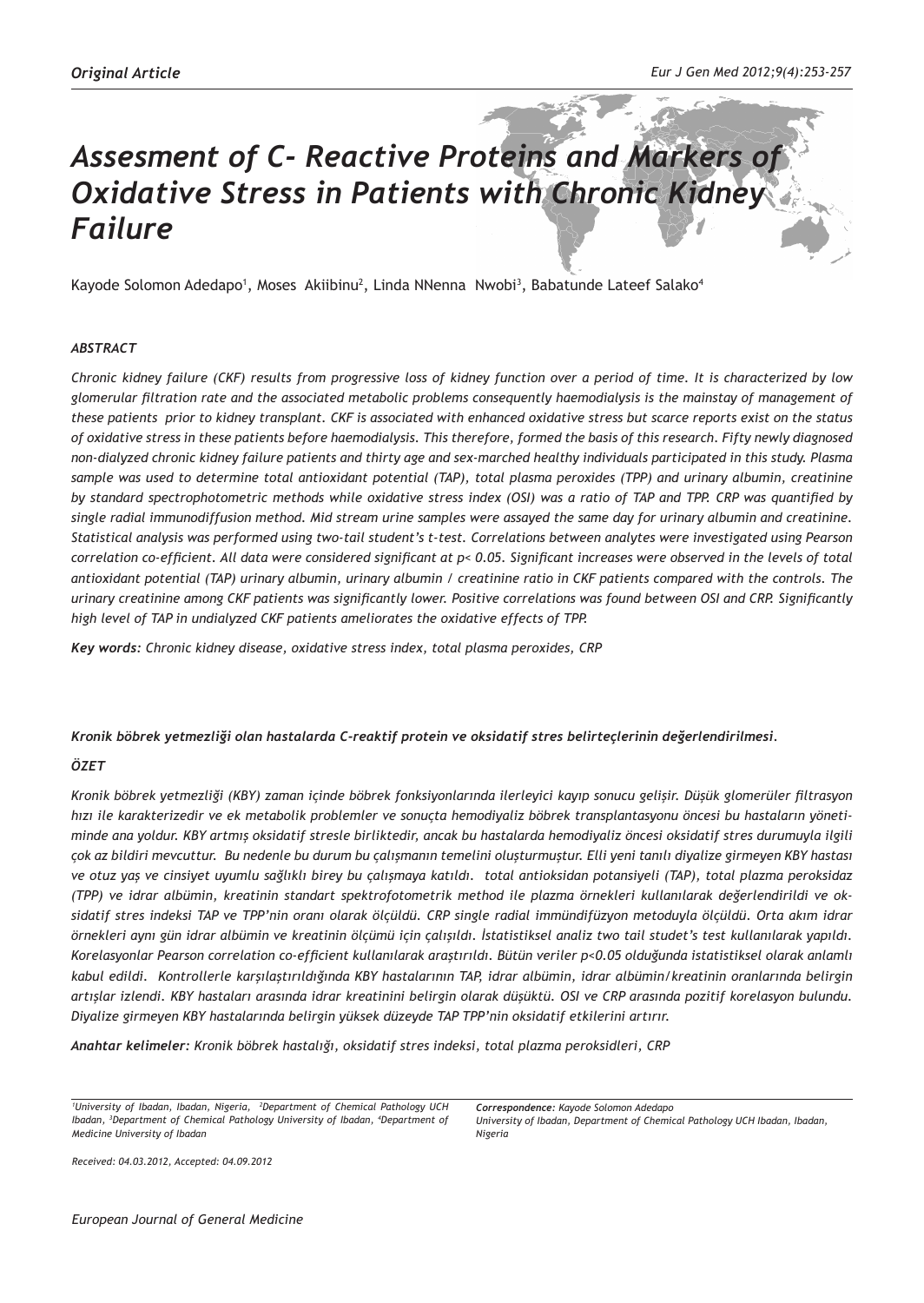## **INTRODUCTION**

Chronic kidney failure (CKF) is the 9th leading cause of death in the USA (1). It is commonly associated with the complications of auto-immunity, toxins, toxic chemicals, chronic glomerulonephritis, hypertensive nephrosclerosis and diabetes mellitus (2-4). CKF is formed as a result of progressive loss of kidney function over a period of months or years, and characterized by low glomerular filtration rate (GFR <15ml/min/1.73m2 ) and the associated metabolic problems (5). The exact prevalence rate of CKF in Nigeria is not known (3), but hospital based data in Nigeria expressed as ratios of hospital admission showed figures between 1.6 and 8% (6). The possible causes of oxidative stress in chronic kidney diseases include the activation of neutrophils, macrophages, vascular cells, various glomerular cells and complement activation, iron overload, increase of advanced glycation end-points and increased homocysteine (7-9). The removal during dialysis of antioxidant hydro-soluble factors (i.e. urea, vitamin C etc) has been implicated as the cause of oxidative stress in dialyzed CKF patients. High free radical load contributes to the pathogenesis of ischemia reperfusion injury in the kidney (10) and plays a role in a variety of kidney diseases such as glomerulonephritis and tubulointerstitial nephritis that progress to end stage kidney failure (11). Accumulating evidences suggest that chronic kidney failure is associated with enhanced oxidative stress (12). The target of oxidative stress in CKF patients are muscle lipids and proteins, thus contributing to the skeletal muscle disease in the patients. Endothelial dysfunction and atherogenesis are possible consequences of oxidative stress in CKF patients (13). Following kidney injury, glomerular filtration of albumin is increased and the re-absorption and degradation of albumin by tubules are decreased, resulting in increased levels of intact albumin in the urine (14). C-reactive protein (CRP) production is part of the non-specific acute-phase response to most forms of inflammation, infection, and tissue damage (15). It is a marker of inflammation (16) and has emerged as a strong independent risk marker for CKF patients (17). The potential causes of chronic inflammation in CKF patients include reduced renal clearance or increased production of pro-inflammatory cytokines (18), reduced renal clearance of advanced glycation end products (19), the athelerosclerosis process, chronic heart failure, inflammatory diseases and infections (20). Several evidences available link oxidative stress, cardiovascular diseases and renal damage. Others elucidate the causes of oxidative stress

after haemodialysis, but scarce reports exist on the status of oxidative stress in chronic kidney failure patients before haemodialysis. To bridge this gap in knowledge, the present study was designed to determine the plasma levels of total antioxidant potential, total plasma peroxide, oxidative stress index, C-reactive proteins, urea, urinary albumin, urinary creatinine and urinary albumin / creatinine ratio in CKF patients.

## **MATERIAL AND METHODS**

## *Patients*

Fifty patients with chronic kidney failure and thirty age and sex-marched healthy individuals (as controls) participated in this study. The CKF patients were newly diagnosed non-dialyzed patients recruited from the outpatient clinic of the Renal Unit of Medicine Department, University College Hospital, Ibadan while the controls were healthy subjects (unrelated to the patients) from the General Out Patient Department of the hospital for other reasons apart from kidney related problems. Informed consent was obtained from each participant before recruitment in to the study. Participants with cancer, active liver disease or immune complex diseases were excluded. 5ml of venous samples were taken from the anticubital vein of each participant. Plasma was obtained by centrifugation and stored at -70 0C until assay. Mid stream clean catch urine samples were collected in sterile universal bottle and assayed the same day for urinary albumin and creatinine.

## *Methods*

Total antioxidant potential (TAP) was determined using the ferric reducing / antioxidant power (FRAP) assay  $(21)$ . 1.5 ml of working pre-warmed 37 $\degree$ C FRAP reagent (300mM acetate buffer - pH 3.6, 10mM 2,4,6- tripyridyls-triazine in 40mM HCl and 20mM FeCl<sub>3</sub> at ratio 10:1:1) was vortex mixed with 50µl of test sample and standards. Absorbance was read at 593 nm against a reagent blank. The result was reported as µmol Trolox equiv. / L. Total plasma peroxide levels was determined from the reaction of ferrous-butylated hydroxytoluene-xylenol orange complex (F0X-2 reagent) with plasma hydrogen peroxide, which yields a colour complex that was measured spectrophotometrically at 560mm.  $H_2O_2$  was used as standard. 1.8ml of F0X-2 reagent was mixed with 200µ1 of plasma. This was incubated at room temperature for 30 minutes. 100 $\mu$ M H<sub>2</sub>O<sub>2</sub> was used as stan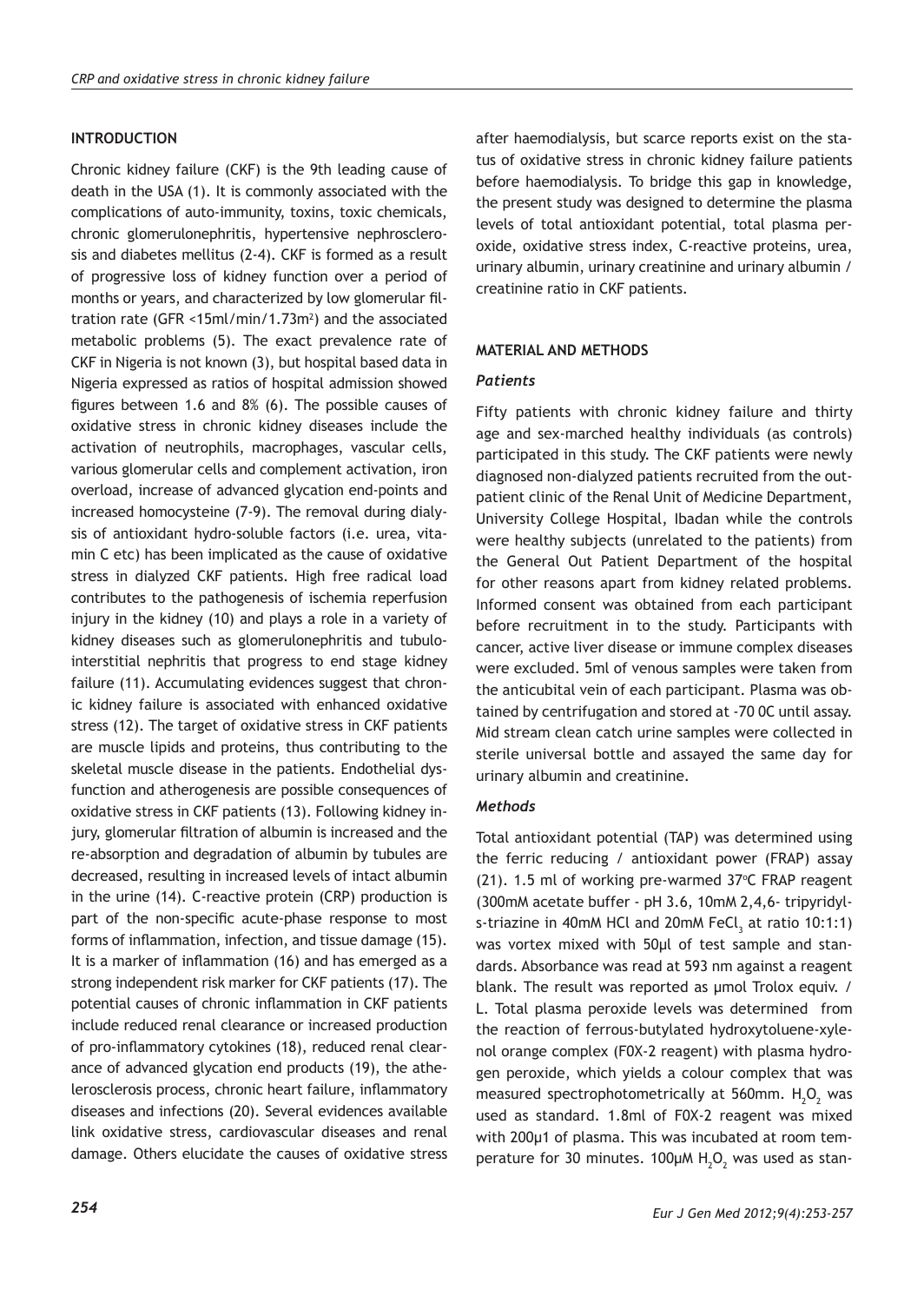dard. The mixture was centrifuged and the supernatant separated for reading at 560nm (21). OSI, an indicator of the degree of oxidative stress, is the percent ratio of the TPP to the TAP values (2). The urinary albumin concentration was determined by bromocresol green method as previously descibed (22). CRP was quantified by single radial immunodiffusion method (15). A volume of an optimally diluted anti-CRP antiserum was mixed with noble agar and poured on glass plate. Wells of equal diameters were cut in the antibody-agar mixture. The wells were filled with test or standard sera. After incubation, the diameters of precipitin rings were measured using a Hyland viewer with a micrometer eyepiece. Urinary creatinine: was determined by modified Jaffe reaction (23).

#### *Statistical analysis*

Statistical analysis of the data was performed by twotail student's t-test. Correlations between analytes were investigated using Pearson correlation co-efficient. All data were considered significant at p <0.05.

#### **RESULTS**

There were 29 males and 21 females in the CKF group, age range 17-75 years, BMI= 37.9±3.9 kgm/m<sup>2</sup>, mean systolic BP was 144.3±18.0 mmHg while diastolic BP was 90.8±8.0 mmHg) The controls had 13 males and 17 females, age range, 20-75 and mean age, 40.6±5.4 years. Forty percent (40%) of the patients had diabetic nephropathy while the other either had hypertensive related kidney disease. Table 1 shows significantly higher plasma levels of total antioxidant potential (1292.84±330.75 vs.993.00±242.52), CRP (8.44±4.68 vs. 4.40±0.82, urea 115.70±59.46 vs. 24.55±6.93, in CKF patients compared with the controls (p<0.05, 0.000, 0.040, and 0.000) respectively. The increases in the plasma levels of total plasma peroxide and oxidative stress index were not statistically significant in the CKF patients when compared with the controls. The urinary creatinine among CKF patients was significantly lower p< 0.001, while the urinary albumin, urinary albumin/creatinine ratio were significantly higher when compared with the controls. (p= 0.022, 0.002 respectively) In Table 2, positive correlations was found between OSI and CRP (r=0.318, p=0.025); TPP and OSI (r=0.988, p=0.000); TPP and CRP (r=0.313, p=0.027).However there were no correlations between TPP, OSI and TAP with serum creatinine, urea and urinary albumin.

#### **DISCUSSION**

The present study shows significantly higher level of CRP in patients with CKF patients recruited for this study. The significantly higher level of CRP observed in these patients corroborates the reports of Abraham et al, Zebrack et al, Ortegar et al, (16,17,23) who reported significantly higher levels of CRP in CRF patients. Since higher level of CRP is an index of inflammation (24), the observed increase CRP level in our CKF patients demonstrates inflammatory responses in these patients. The inflammatory responses in these patients could be due to increased production of pro-inflammatory cytokines (18), reduced renal clearance of advanced glycation end-products (19), the athelerosclerosis process, chronic heart failure, inflammatory diseases and infections associated with CKF (20). There was a relative increase in the mean level of TPP in our CKF patients, however this did not reach significance when compared with the controls. This high TPP level may be due to significantly higher levels of TAP and plasma urea in CKF patients. Since TAP is an index of all antioxidant molecules in the

| Table 1. Plasma levels (mean $\pm$ SD) of CRP, total antioxidant potential and markers of oxidative stress in patients |  |  |  |  |
|------------------------------------------------------------------------------------------------------------------------|--|--|--|--|
| with chronic renal failure.                                                                                            |  |  |  |  |

| Variable                    | <b>CKF Patients</b><br>(n:50) | Control<br>(n:30) | t-value | p-value   |
|-----------------------------|-------------------------------|-------------------|---------|-----------|
| Total Plasma Peroxide       | $12.09 \pm 12.31$             | $6.23 \pm 1.41$   | 1.225   | 0.225     |
| Total antioxidant potential | 1292.84+330.75                | $993.0 + 242.52$  | 3.672   | $< 0.01*$ |
| Oxidative stress index      | $0.87 \pm 1.24$               | $0.665 \pm 0.20$  | 0.730   | 0.468     |
| C-reactive protein          | $8.44 + 4.68$                 | $4.40+0.82$       | 2.280   | $0.040*$  |
| Urea                        | $115.70 + 59.46$              | $24.55 + 6.93$    | 6.808   | $< 0.01*$ |

*p is significant at < 0.05*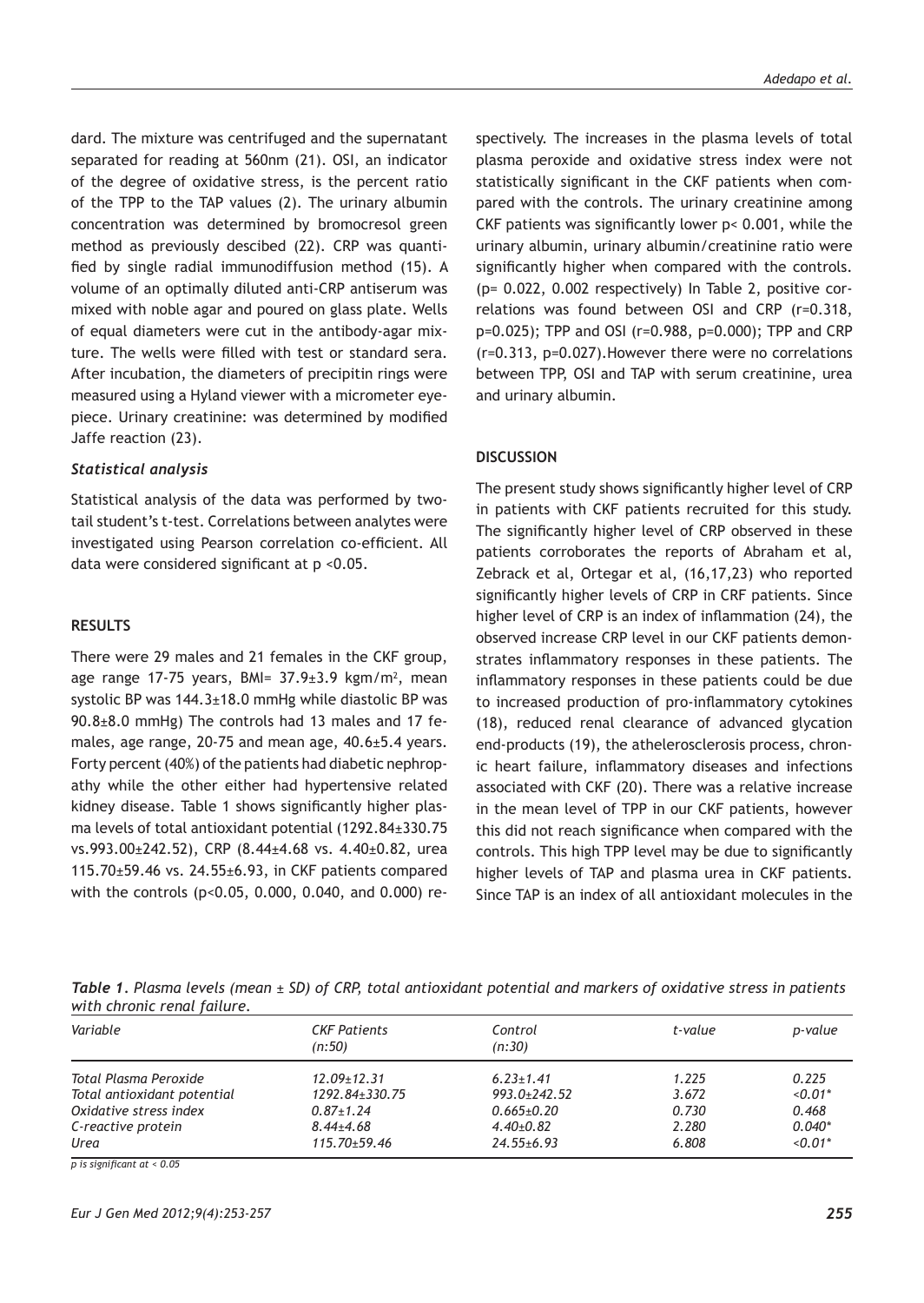*Table 2. Correlations of total C- reactive protein and markers of oxidative stress in patients with chronic renal failure.*

|             | r-values | p-values    |
|-------------|----------|-------------|
| TPP and OSI | 0.988    | $\le 0.01*$ |
| TPP and CRP | 0.313    | $0.027*$    |
| OSI and CRP | 0.318    | $0.025*$    |

*\*Correlation is significant at < 0.05 level*

plasma, accumulation of urea, uric acid, other antioxidant hydro-solubles and stable vitamins A and E in CKF patients could contribute to the high plasma antioxidant potential (25,26). These antioxidant hydro-solubles and stable vitamins A and E commonly found in chronic renal failure are free radical scavengers that keep the level of TPP at a relative physiological level. The fact that TPP in CKF patients in this study was not significantly higher than in controls could be due to the detoxifying effect of the TAP on the free radicals (TPP). Although the TAP in this study was not significantly elevated, yet it supports the reports of previous authors showing elevated levels of free radicals in CKD patients (27,28). It can therefore be hypothesized that plasma retention of antioxidant hydro-soluble in end stage chronic kidney failure counteracts the radicals generated in the patients. It can also be assumed that the relative increase in the levels of OSI and TPP observed in this study may lead to a significant oxidative stress as the kidney failure progresses. Therefore, further work is needed to determine the levels of oxidative stress biomarkers in various stages/severities of CKD if they are to become useful clinical tools. Significantly higher level of urinary albumin was observed in CKF patients when compared with controls. This observation agrees with the reports of Glassock and Jong et.al (29,30) who associated the increased urinary albumin excretion in CKF with increased permeability of glomeruli to circulating albumin by basement abnormalities or podocyte disorders. The observed low urinary creatinine level in our CKF patients could be due to progressive destruction of nephrons (4) leading to reduced urinary excretion. Also, the significantly higher urinary protein/creatinine ratio could be due to increased urinary loss of albumin in the presence of reduced urinary creatinine excretion resulting from progressive destruction of the nephrons in our CKF patients. Significant positive correlations were observed between TPP and OSI, TPP and CRP, OSI and CRP

in CKF patients. Previous reports show that a positive correlation exists between CRP and lipid peroxidation (a marker of oxidative stress) with a negative correlation between alpha-tocopherol and CRP in CKF patients (18). The correlations observed between CRP and markers of oxidative stress in the present study could be due to inflammatory episodes and reduced glomerular function in CKF patients. Sofic et al. (31), reported that serum creatinine and uric acid levels enhance the total antioxidant capacity of the serum.

In conclusion, the results of this study show that the significantly high level of TAP in CKD patients counteract the oxidative effects of TPP. It could therefore be hypothesized from this study that oxidative stress is under control in un-dialyzed CRF patients until the hydrosoluble antioxidants are removed from the system by dialysis.

#### *REFERENCES*

- *1. Arias, E, Anderson RN, Kung HC, Murphy SL, Kochanek KP, Deaths: final data for 2001. National Vital Statitics Reports 2003; 52:1-115.*
- *2. Quereshi AR, Alvestrannd A, Divino-Filho JC, et al. Inflammation, malnutrion and cardiac disease as predictors of mortality in hemodialysis patients. J Am Soc Nephrol 2002;13:528-36.*
- *3. Alebiosu CO, Ayodele OO, Abbas A, Olutoyin AI. Chronic renal failure at the Olabisi Onabanjo university teaching hospital, Sagamu, Nigeria. Afr Health Sci 2006;6(3):132–8.*
- *4. Arora, P. and Verrelli, M, 'Chronic Renal Failure',Wikipedia, the free encyclopedia (2010).*
- *5. National Kidney Foundation. K/DOQI clinical practice guidelines for chronic kidney disease: Evaluation, classification, and stratification. Am J Kidney Dis 2002;39:S1– 266.*
- *6. Ogun SA, Adelowo OO, Familoni OB, Jaiyesimi AEA, Fakoya EAO. Pattern and outcome of medical admissions at the Ogun State University Teaching Hospital Sagamu-a three years review. WAJM 2000;19(4):304–8.*
- *7. Ceballos-Picot I, Witko-Sarsat V, Merad-Boudia M, Nguyen AT, Thevenin M, Jaudon MC, Zingraff J, Verger C, Jungers P, Descamps-Latscha P. Glutathione antioxidant system as a marker of oxidative stress in chronic renal failure. Free Radical Biology and Medicine 1996;21:845-53.*
- *8. Miyata T, Fu MX, Kurokawa K, vanYpersele de Strihou C, Thorpe SR, Baynes JW. Autoxidation products of both carbohydrates and lipids are increased in uremic plasma: is there oxidative stress in uremia? Kidney Int 1998; 54:1290-5.*
- *9. Morena M, Cristol JP, Canaud B. Why haemolysis patients are in peroxidative state? What could be done to correct*